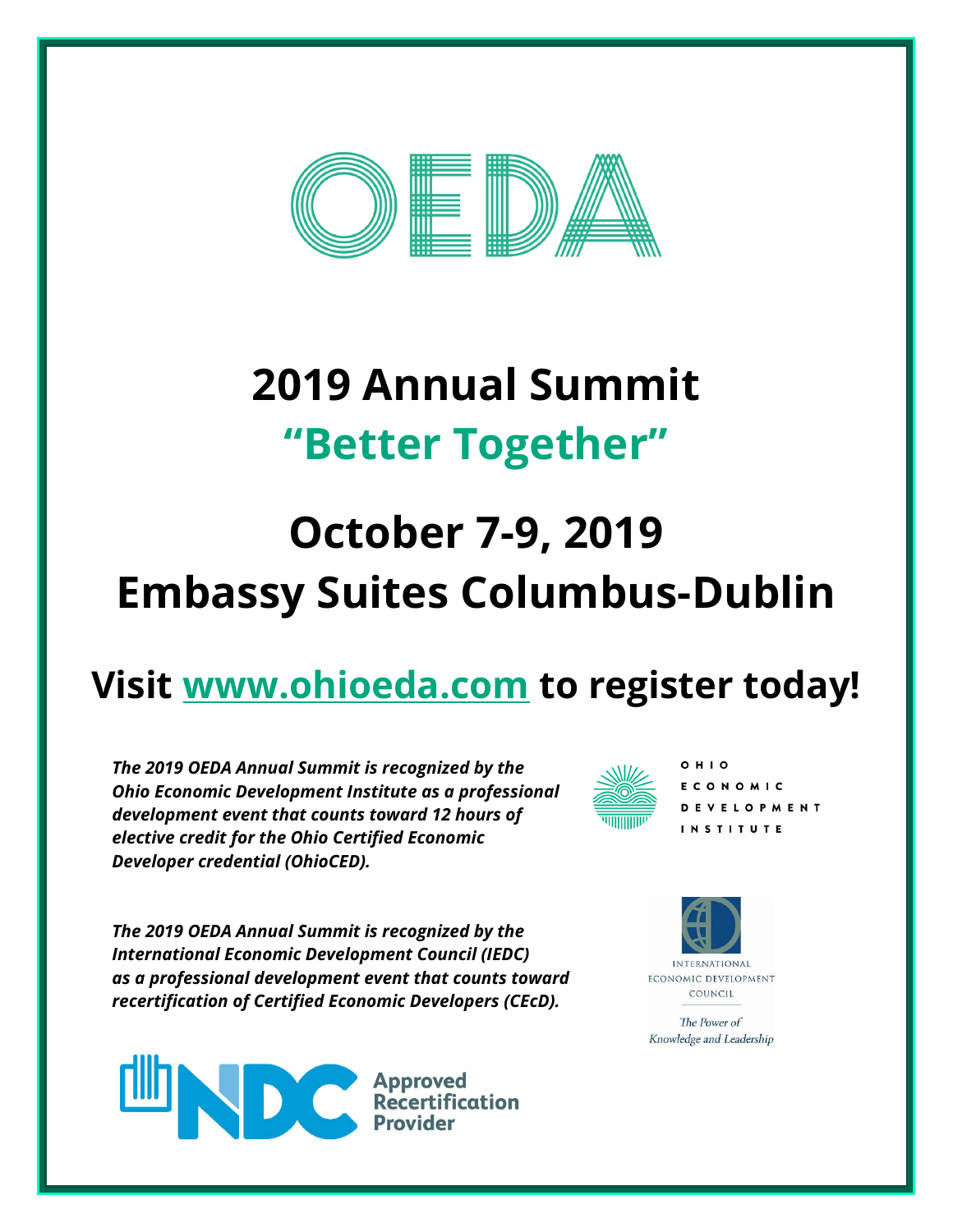# *Schedule of Events*

## **Monday, October 7th**

### *OEDA Annual Summit Pre-Conference*

- **7:30 am-4:00 pm Registration/Check In for Pre-Conference Location: Dublin Ballroom Foyer**
- **7:30-8:30 am Continental Breakfast Location: Dublin Ballroom/Foyer**
- **8:30 am-4:00 pm Staying on the Leading Edge: The Changing Practice of Workforce & Economic Development**

#### **Location: Dublin Ballroom A**

*Join us for the hands-on one-day conference. This precon to the Annual OEDA Summit qualifies for 6 credits for the Ohio Economic Development Institute's OhioCED certification Program. Please note: Registration for this pre-con is not included with your Summit registration. To register for this pre-conference event, visit [https://oeda.wildapricot.org/event-3503593.](https://oeda.wildapricot.org/event-3503593)* 

## **Tuesday, October 8th**

- **8:00-9:30 am Breakfast Embassy Suites Restaurant/Atrium 8:30 am-5:00 pm Registration/Check In for Annual Summit Location: Dublin Ballroom Foyer 9:45-10:00 am Welcome and Opening Remarks**
	- **Location: Dublin Ballroom ABCD**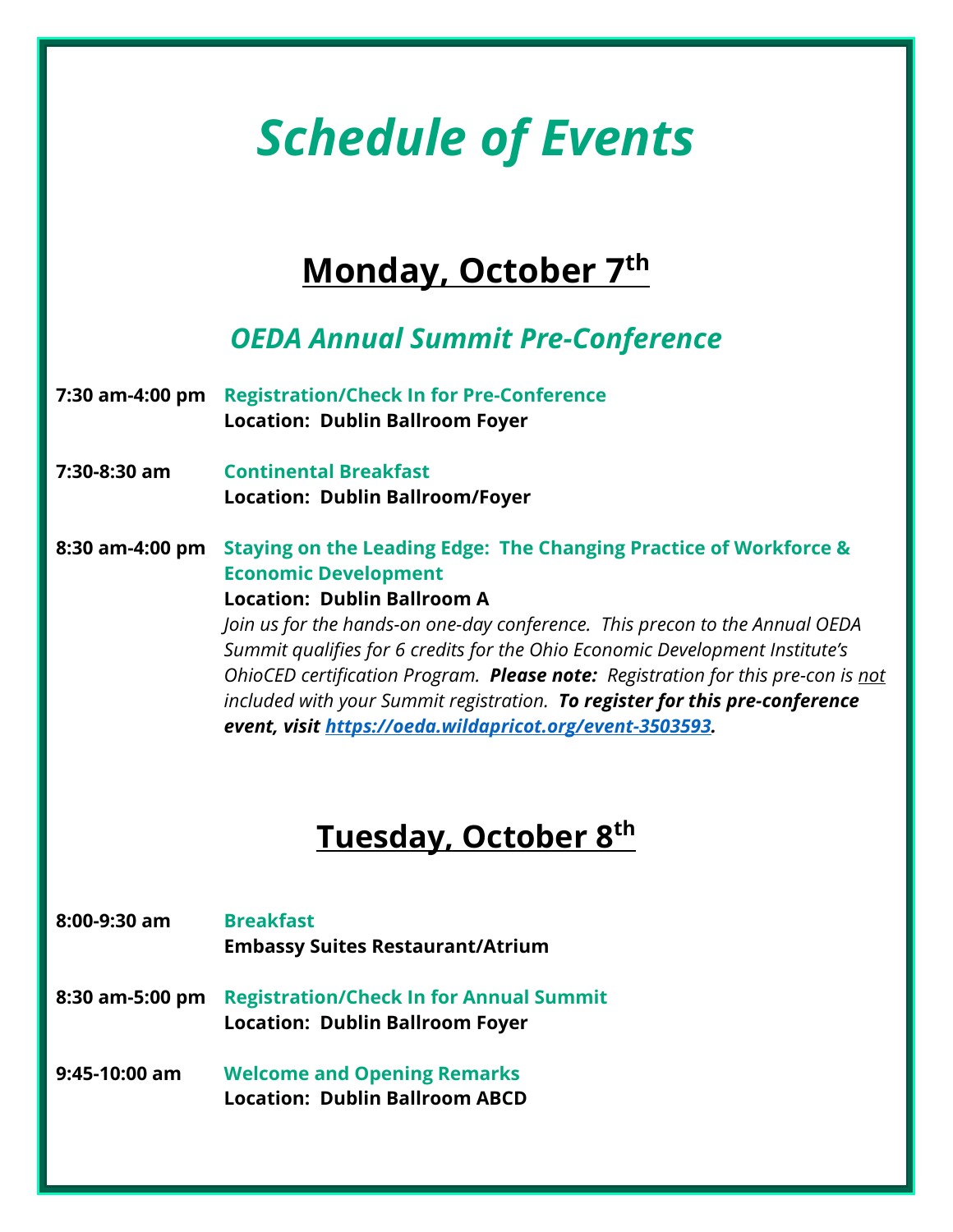#### **10:00-11:00 am In Defense of Our Profession**

#### **Presenter: Katie Culp, President, KSM Location Advisors**

*To the outside world economic development professionals can be misunderstood at best. At worst, they are blamed for a community's bad business environment, written off as unnecessary or even accused of facilitating crony capitalism. With more than 20 years of economic development experience, six of which were in the public sector, Katie Culp has seen the good, the bad and the ugly. She knows firsthand the value economic development professionals can bring to communities – and just how lost communities are without sound economic development strategies and capable leadership. Join Katie for our keynote session as she walks attendees through how to overcome stereotypes, respond to the naysayers, set priorities, and define success.* 

#### **Location: Dublin Ballroom ABCD**

**11:00-11:30 am Networking Break Location: Dublin Ballroom Foyer**

#### **11:30-12:15 pm CONCURRENT SESSIONS**

#### **1. JobsOhio Talent Acquisition Services Delivery**

**Presenters: Kristi Clouse, Executive Director of Operations; Brent Maurer, Manager of Talent Operations; Alex Conley, Brand Campaign Manager, Talent Projects; Jessica Hutchison, Talent Acquisition Specialist - JobsOhio** *During this session, the JobsOhio Talent Acquisition Services team will present case studies demonstrating how we work with companies to fulfill their talent needs when Ohio is competing for new development opportunities and jobs for Ohioans.* **Location: Dublin Ballroom A**

#### **2. Crisis Planning in a Digital Age**

#### **Presenters: Sandra Harbrecht, CEO and President & Celina Fabrizio, VP of National Media Relations - Paul Werth Associates**

*The growing scrutiny of economic incentives and the risks inherent in today's business environment mean that economic development organizations need to be ready to handle unforeseen challenges that can arise unexpectedly. Even in the face of a crisis, it is important to handle such situations so that reputation and credibility are in protected – and even enhanced.*

**Location: Dublin Ballroom B/C**

**3. La Plaza Tapatia: How a Local Grocer, a Land Bank, and a Lot of Partners, Spurred Neighborhood Reinvestment**

**Presenters: Alex Beres, Assistant Director, Franklin County Economic Development and Planning; Curtiss Williams, Franklin County Land Bank; Julie Verne Orr, CCDC; Cornell Robertson, Franklin County Engineer**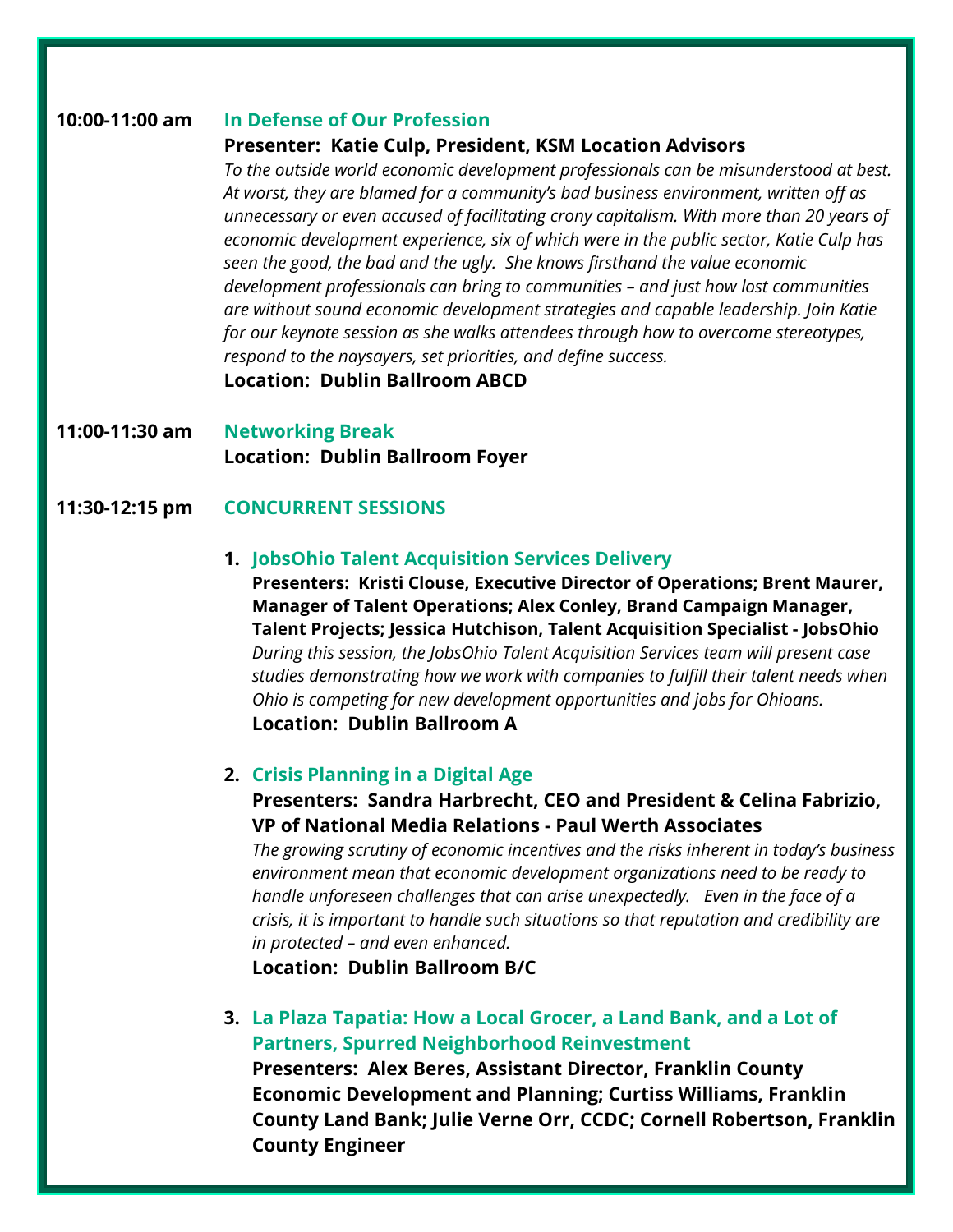*The presentation will include multiple partners reflecting on the breaking down of barriers to redevelopment by coordinated partnerships: La Plaza Tapatia is a local grocer within the unincorporated west side of Franklin County, Ohio. Looking to move from an aging strip mall to a newly built and owned facility, they are making a \$10 million dollar investment in an area starved for new private investment. But this isn't just the story of a local family grocer taking a risk and investing in their own neighborhood, this is a story of multiple economic development partnerships and inclusive development policies.* 

**Location: Dublin Ballroom D**

#### **4. Shared Services and Local Government Cooperation**

#### **Presenters: Shannon Martin, Partner & Amy Bartemes, Partner - Bricker & Eckler LLP**

*This session will comprehensively survey the many state law provisions that provide authority for intergovernmental cooperation and collaboration in the delivery of governmental services and advancement of regional economic development initiatives. We will also provide case studies of several successful models for local government cooperation, including specifically related to real estate re-development projects.*

**Location: Metro Meeting Room**

**12:15-1:30 pm Networking Lunch Location: Embassy Suites Atrium**

#### **1:45-2:30 pm CONCURRENT SESSIONS**

**1. CDFI's: A Unique Partner in Economic Development**

**Presenters: Alison Goebel, Executive Director, Greater Ohio Policy Center; Dione Alexander, President, Village Capital Corporation; Michael May, Economic Development Administrator, Cuyahoga County; Tiffany Swigert, Director, Coshocton Port Authority; Brad Blair, Appalachian Growth Capital**

*CDFI's are unique community based organizations that provide financing and technical assistance in their communities. This panel will bring together the practicing CDFI's, Ohio CDFI Network, the Greater Ohio Policy Center to highlight ways that CDFI's can collaborate in economic development.*

**Location: Dublin Ballroom A**

#### **2. Ohio. Find It Here. Partnership Opportunities**

#### **Presenter: Matthew MacLaren, Chief of TourismOhio**

*Visitors spend over \$46 billion in Ohio each year! Ohio. Find It Here. marketing helps increase the number of visitors, visitor spending, and employment in our state. Our assets, including video, photo, music, and more are available to Ohio agencies and Ohio companies to help us attract more visitors. In this session learn how you can partner with TourismOhio and access Ohio. Find It Here. brand assets for free.* **Location: Dublin Ballroom B/C**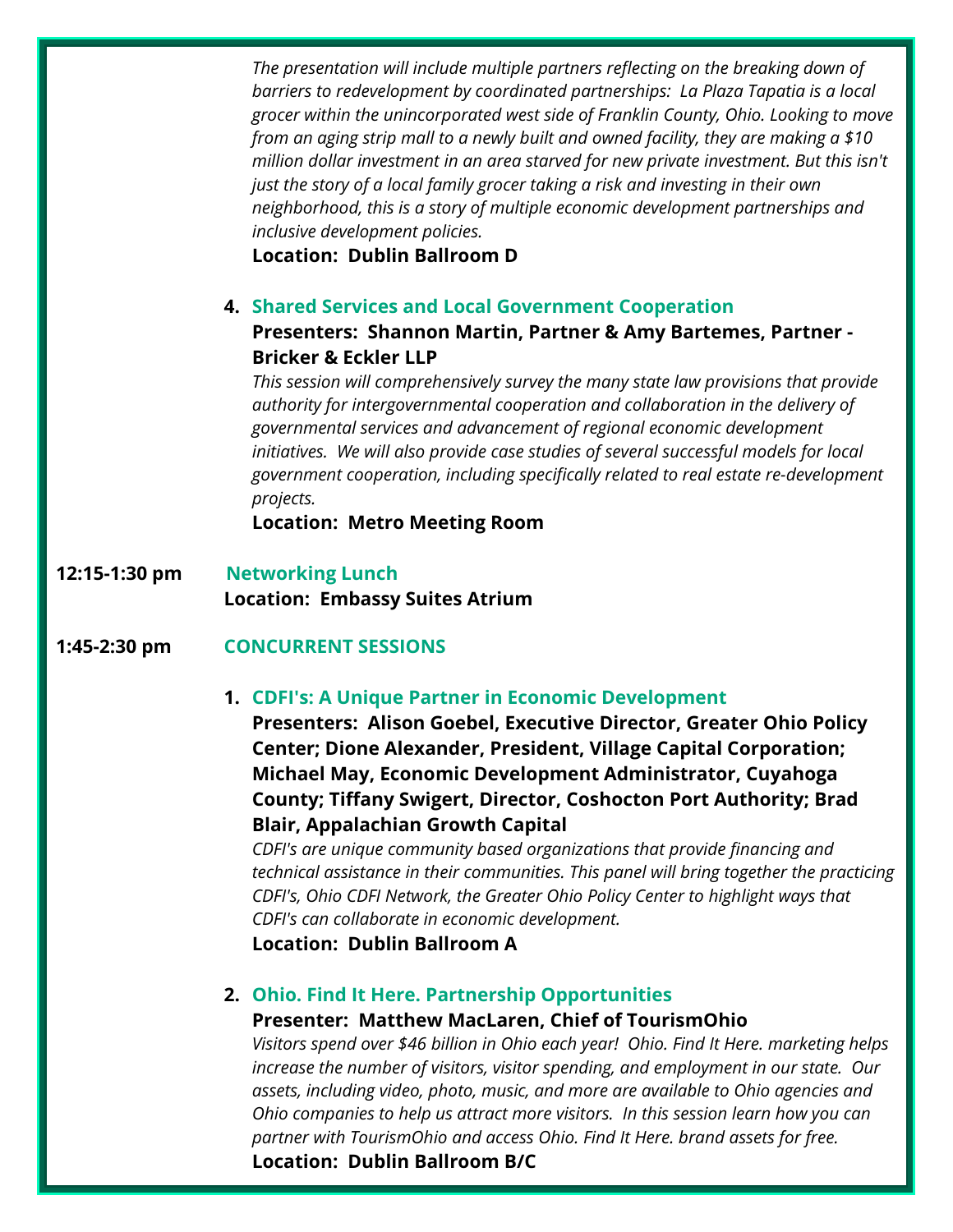### **3. Think Tank Tuesdays (T3) – Innovation, Planning, & Execution of Your Economic Development Strategy**

**Presenters: Rachel Ray, Economic Development Administrator & Jeremiah Gracia, Economic Development Administrator - City of Dublin Economic Development**

*Is innovation central to your economic development strategy? How do you respond when asked, "what's the next big thing you're working on?" The City of Dublin's Economic Development team instituted biweekly "Think Tank Tuesdays" (T3s) dedicated to deliberately thinking about what's just over the horizon. T3s are used to pitch new project ideas, examine existing programs to avoid the "we've always done it that way" rut, and invite guests to share insights and lend new perspectives. It's through the T3 process that the City of Dublin introduced the seeds of a workforce development strategy in early 2016 that has evolved over the past three years to focus specifically on the I.T. sector, implemented through four tactics validated by I.T. industry stakeholders.* 

**Location: Dublin Ballroom D**

#### **4. Building a Culture of Collaboration**

**Presenters: Barrett Thomas, Director of Economic Development, Richland Area Chamber & Economic Development, Jodie Perry, CEO, Richland Area Chamber & Economic Development; Clint Knight, Director of Workforce Development, Richland Area Chamber & Economic Development; Jessica Gribben, Economic Development Liaison for Shelby/Northern Richland County, Richland Area Chamber & Economic Development** 

*Impactful community projects are usually big, and nothing big happens in a silo. Large-scale projects require a collaborative team of community partners; all of whom operate under their own unique work processes and organizational values. The Richland Area Chamber & Economic Development has fostered a culture of community collaboration that has yielded great results in economic development, workforce development, business advocacy, and the merger of two healthy organizations. In this session, we will discuss the process of creating a culture of collaboration, how to maintain that culture, and the results that can be expected. We will include numerous examples in the areas of economic development projects, workforce initiatives, on-going convening groups, and some unique organizational collaborations and community development plans. Let this session give you the tools to create a collaborative culture, spark ideas for working with other community groups, and accomplish some big impact by sharing the work - and credit - with your partners.*

**Location: Metro Meeting Room**

#### **2:30-2:45 pm Networking Break**

**Location: Dublin Ballroom Foyer**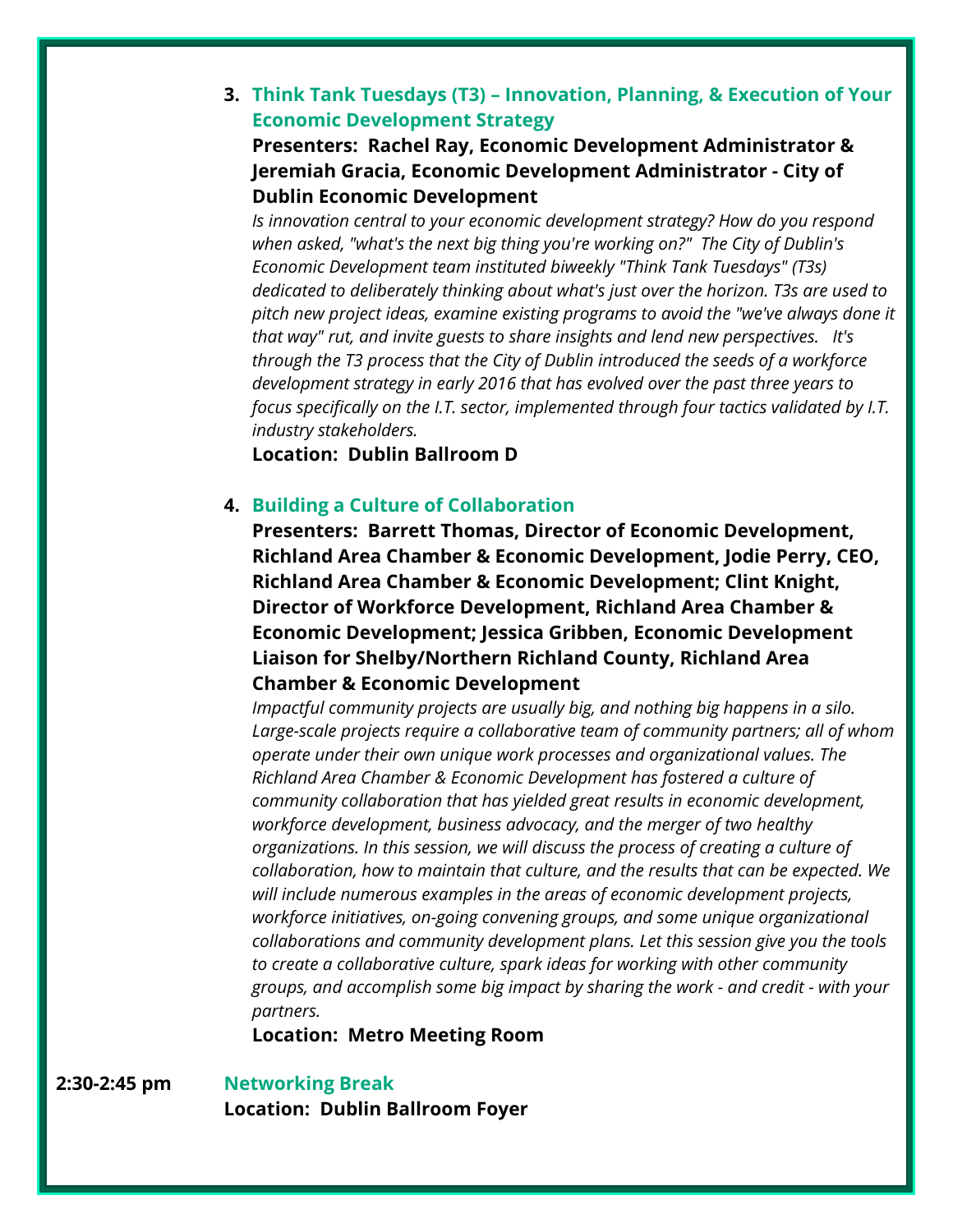#### **2:45-3:30 pm CONCURRENT SESSIONS**

#### **1. High Leverage Economic Development: Case Studies of Two Creative Projects Designed to Catalyze Neighborhoods**

**Presenters: Kimm Lauterbach, President and CEO, REDI Cincinnati; David Adams, University of Cincinnati Chief Innovation Officer; Radhika Reddy, Ariel Ventures; Tom Brown, Lorain Port Authority**

*This session will focus on two projects that have significant leverage potential for their communities. The Greater Cincinnati - Uptown Innovation District is a mixed use development supporting medical, research and innovation industries. The Downtown Lorain Redevelopment: Ariel on Broadway is the redevelopment of a cornerstone historic building which has been vacant for over 15 years and is now being revitalized through the work of the developer, Ariel Ventures and the Lorain County Port Authority.*

**Location: Dublin Ballroom A**

#### **2. So You Want to Build a Spec Building**

**Presenters: Jason Kester, Regional Development Director, Agracel, Inc.; Nate Green, Director of Economic Development, Montrose Group; Renee Smith, President, Fostoria Economic Development; Jeremy Clay, Associate Executive Director, Lawrence Economic Development Corporation (LEDC)**

**Moderator: Dennis Mingyar, Director of Economic Development, Ohio's Electric Cooperatives**

*The construction, cost, partnerships, and marketing of a speculative building are often one of the most misunderstood aspects of economic development. This panel discussion will provide tips and best practices from successful public and private industrial developers across Ohio. Specific focus will be given to the types of programs that can be used to structure the deal, the "do's & don'ts" of the construction, and the next steps once the building is completed.*

**Location: Dublin Ballroom B/C**

#### **3. Using Governmental Collaboration to Make Dream Projects a Reality Presenters: Eric Phillips, Economic Development Director, Union County; Andrew Bremer, Managing Director, DriveOhio; Donna Goss, Dublin Director of Development, City of Dublin**

*Successful collaboration across municipal, township, and county borders is the key to Ohio's economic future. The NW 33 Innovation Corridor Council of Governments has worked successfully since 2016 to bring together diverse governmental entities, academia, and private sector partners to establish the 33 Smart Mobility Corridor. During this presentation, a panel of government officials, economic development professionals, and private industry representatives will share their experiences, downfalls and successes on the 33 Smart Mobility Corridor project, including tips on how communities across Ohio can work together to make their dream projects a reality.*

**Location: Dublin Ballroom D**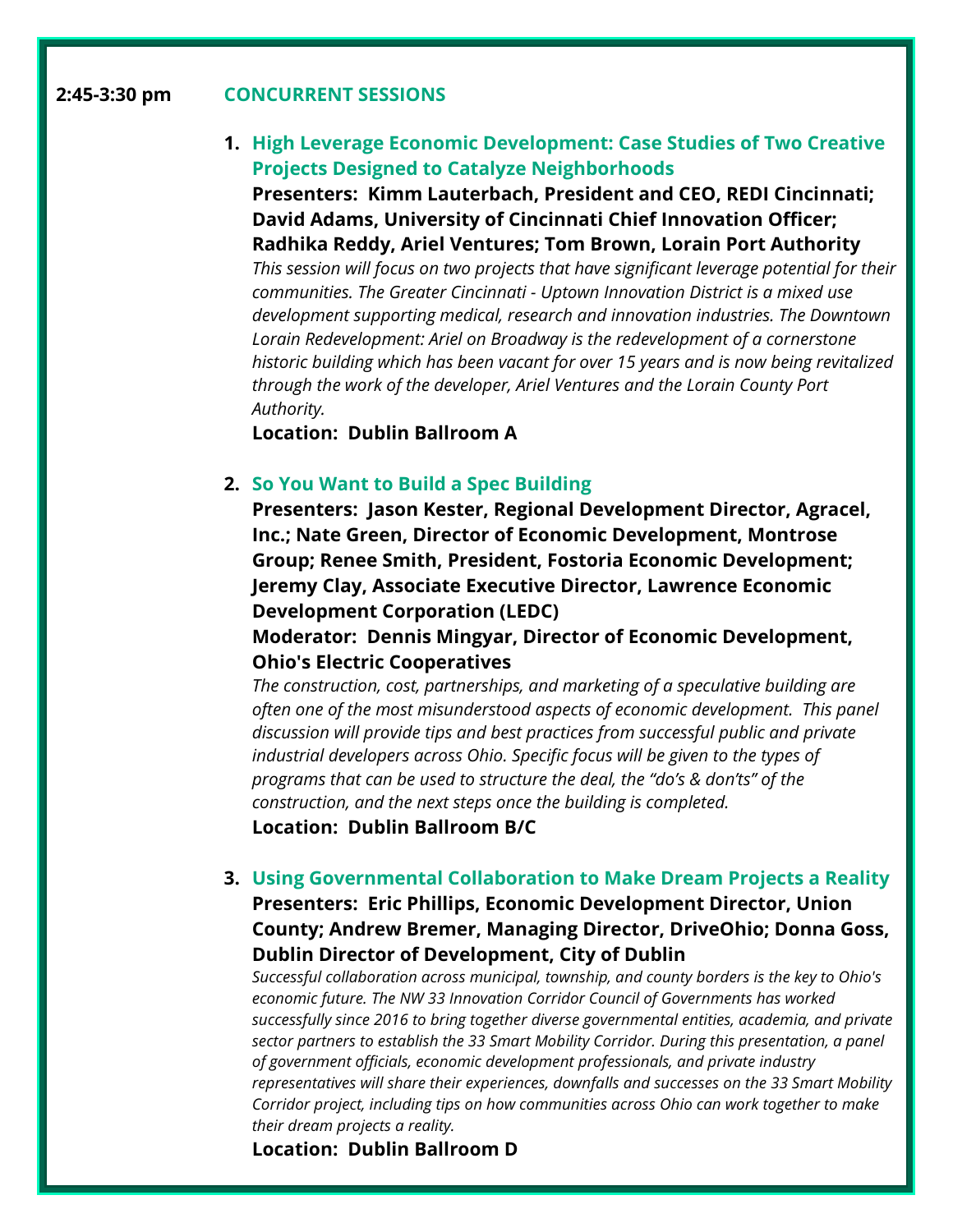#### **4. Building Development Indicators that Support Regional Partnerships & Foster Economic Growth**

### **Presenter: Alex Doherty, Economist, Chmura Economics & Analytics**

For the past two years, Chmura has been working with a group of regional *stakeholders – including different economic development organizations, a foundation, and the United Way – to develop a set of trackable "indicators" to help measure the region's progress related to demographics, employment and wage growth, educational attainment, and community wellbeing. An initial set of indicators has been established and now this group is splintering into "working" groups responsible for formulating strategies that will "move the needle" in these different areas. This session will describe a sample of the indicators used, drivers of change for each group of indicators, examples of strategies to impact drivers, aligning public/private resources, and share general tips and insights about collaborating across stakeholder entities.*

**Location: Metro Meeting Room**

#### **3:30-4:00 pm Networking Break Location: Dublin Ballroom Foyer**

#### **4:00-5:00 pm How Economic Development Organizations Helped a Homegrown Company Deepen Its Roots**

**Presenters: Todd Castellini, Vice President, Public Finance, The Port; Shannon David Hamons, CEcD, Director of Economic Development, Building & Zoning, City of Harrison; Andrea Enders, Director, Business Development, REDI Cincinnati; Bill Meier, Chief Financial Officer, JTM Food Group; Melissa Taylor, Ohio Department of Transportation**

*JTM Food Group is a national food manufacturing leader and has been listed on the Deloitte Cincinnati USA Top 100 list of the largest privately held companies for many years. Family owned and operated since 1980, JTM Food Group specializes in menu solutions that deliver superior results to the food service industry. Focused on customer service, quality and innovation, JTM serves thousands of schools, restaurants, military and government organizations, food distributors and retailers throughout North America from its headquarters and production facilities in Harrison, Ohio, where it is the community's largest employer. In 2016, JTM's leaders saw an opportunity to expand its "kettle" products (burrito fillings, mac and cheese, sauces, dips, soups, chili, etc.) and considered many factors when determining where to expand its production and distribution facilities. JTM's leadership has shared that the \$26.1 million expansion was made possible because of the cooperation and support the company received from economic development organizations at every level of government, from the City of Harrison, HCDC, REDI Cincinnati and The Port to JobsOhio. The company's Innovative Solutions Center and Sales Distribution Center opened in May 2018 and are projected to support the company for 20 years of sustained growth. The speakers on the panel will share the lessons learned from an economic development perspective in working with JTM to retain the company, support its growth and job creation.* **Location: Dublin Ballroom ABCD**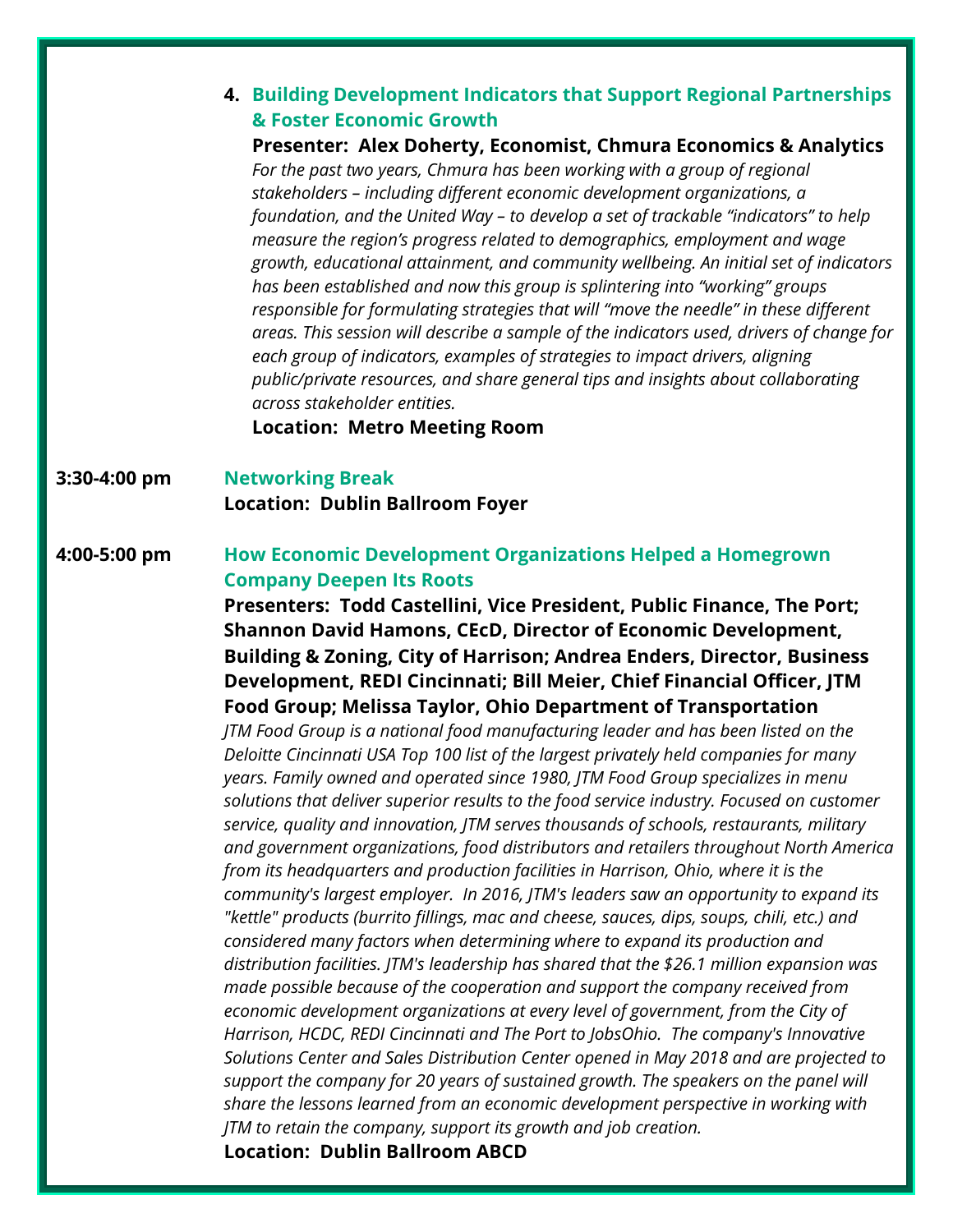**5:30-7:30 pm Networking Reception** *Meet one-on-one with your colleagues in economic development! Take this additional opportunity to gather resources and contacts that can assist in making your community competitive!* **Location: Embassy Suites Atrium**

### **Wednesday, October 9th**

- **7:30-8:30 am Breakfast Embassy Suites Restaurant/Atrium**
- **7:30 am-5:00 pm Registration/Check In Location: Dublin Ballroom Foyer**
- **8:30-9:00 am OEDA Annual Business Meeting Location: Dublin Ballroom ABCD**

**9:00-9:45 am JobsOhio's Strategic Direction Presenter: Andrew Deye, Managing Director - Strategy, Business Development, & Research** *Leadership at JobsOhio will share new opportunities to better serve the state's businesses, communities, and citizens.* **Location: Dublin Ballroom ABCD**

- **9:45-10:15 am Networking Break**
- **10:15-11:00 am CONCURRENT SESSIONS**
	- **1. Opportunity Zones & Economic Development**

**Panelists: David Robinson, Principal, The Montrose Group, LLC; Mayor Steve Patterson, City of Athens; John Sciarretti, Partner, Novogradac; Steven Mount, Partner, Squire Patton Boggs Moderator: Lydia Mihalik, Director, Ohio Development Services Agency**

*Opportunity Zones, a product of the federal government's tax reform law, provide reduced capital gains taxes for long term investments in one of the nation's 8700 and Ohio's 320 certified Opportunity Zone census tracts. More importantly, Opportunity*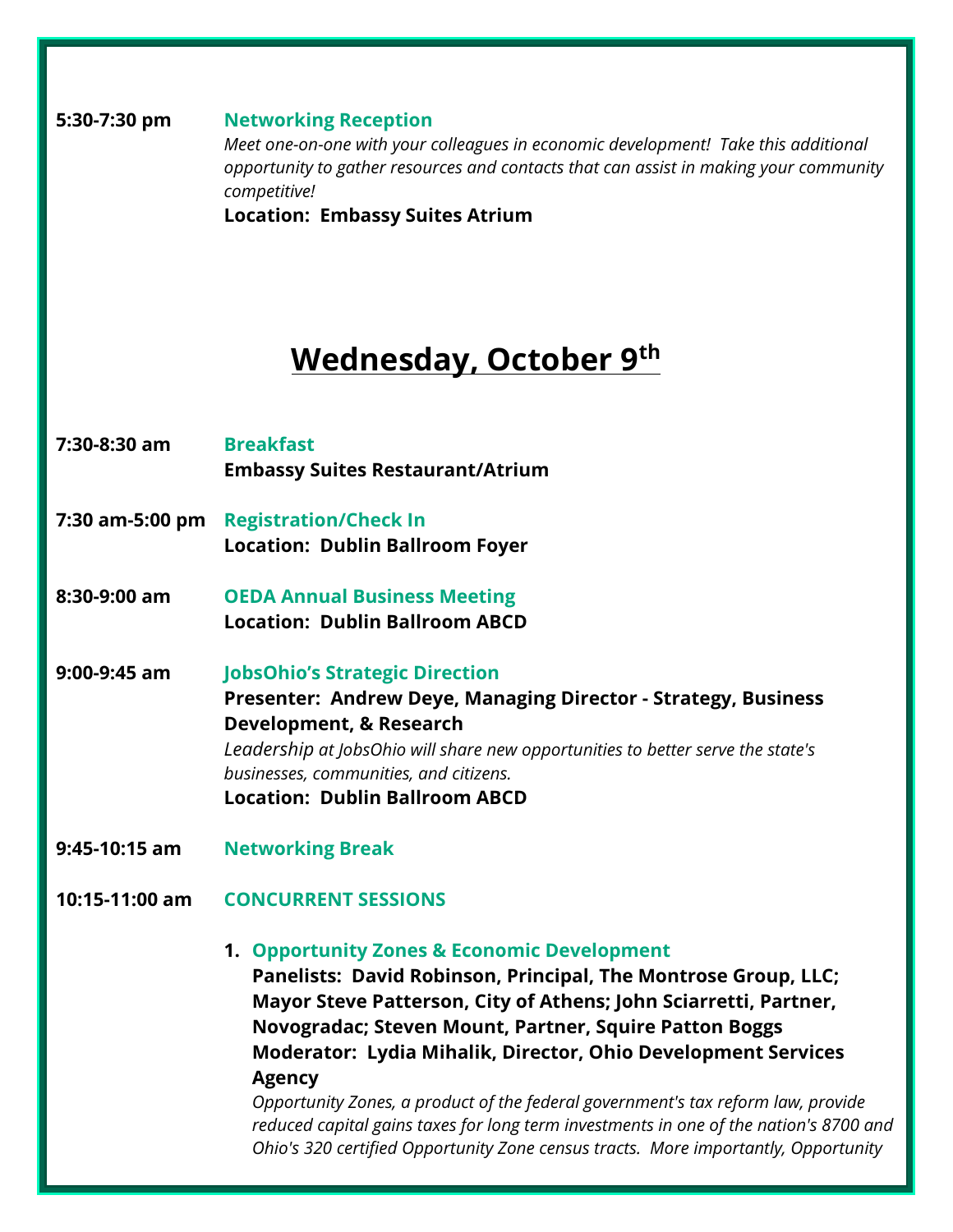*Zones create a chance to attract some of the \$6.1 Trillion in capital gains available for investment in these underserved sites. A panel presentation will provide insight into what Opportunity Zone deals have happed, how the new proposed rules can enable the creation of high-wage jobs and capital investment, and what communities need to do to capitalize on this new program. Leading national experts will provide insight on important next steps Ohio economic developers should take to capitalize on the Opportunity Zone program.*

**Location: Dublin Ballroom A**

**2. Moving Ohio Forward: Economic Development Tools in the Biennial Budget (HB 166)**

**Presenters: Chris Schmenk, Sr. Counsel; Rob McCarthy, Partner; Matt Koppitch, Associate - Bricker & Eckler LLP**

*Attend this session to learn about New Economic Development Tools as well as Tweaks Made to Current Tools in Ohio's Budget Bill.* 

**Location: Dublin Ballroom B/C**

#### **3. Elevate Greater Akron**

**Presenters: Jason Dodson, Chief of Staff, Summit County; Steve Millard, President and CEO, Greater Akron Chamber; James Hardy, Chief of Staff, City of Akron; Christine Amer Mayer, President, GAR Foundation**

*Elevate Greater Akron (EGA) is a regional economic development strategy involving business, nonprofit, government and community leaders. This plan has led to an unprecedented level of collaboration among its stakeholders and encouraging results of this unique regional partnership have already taken shape. The plan is based on the concept of "new business fundamentals" and includes five core strategies, designed to address Greater Akron's most pressing issues and to capitalize on our greatest opportunities.*

**Location: Dublin Ballroom D**

#### **4. PROJECT BEACON - A Renewable Energy Pathway to Economic Development**

#### **Presenters: Joe Price, Grafton Village Administrator; Lian Niu, CEO, ETRI Foundry**

*The Village of Grafton is creating new development opportunities --- anchored by low cost renewable energy --- by facilitating redevelopment on former state farm land. Renewable Energy - Grafton Project BEACON Public Power utility systems... the energy generating a portrait for the dawn of modern economic development. February of 2016 the State of Ohio announced its intention to no longer farm public land in Grafton. Faced with the State choosing to end farming on state property, Grafton took immediate action to work with the Ohio Department of Administration Services, to purchase and develop the property for future municipal land development. As a public power provider, the Village of Grafton sought to fortify its energy purchase portfolio with low-cost renewable energy, specifically solar. Project Beacon Phase 1 is currently construction on a 36-acre site and will provide 4WM of solar power during*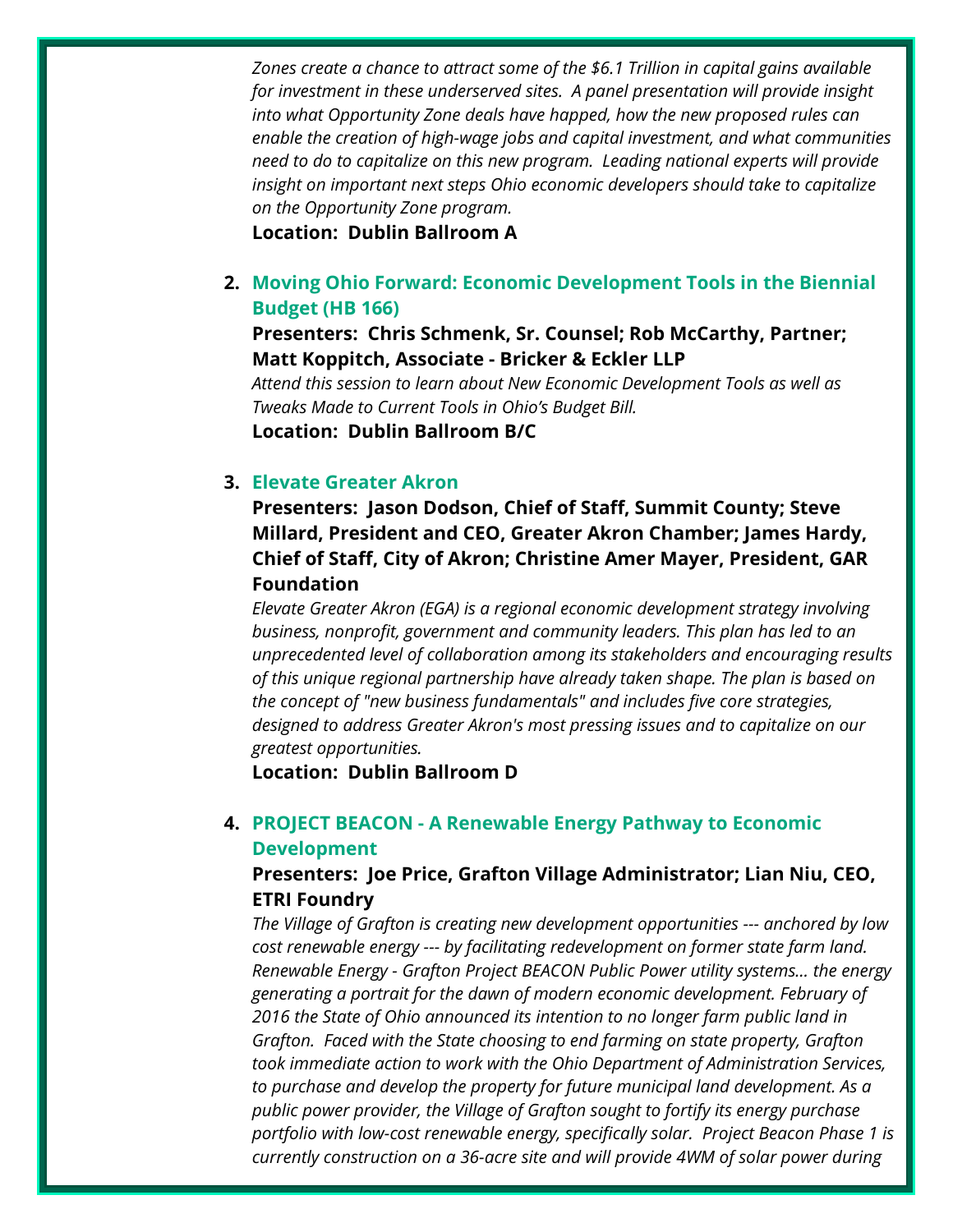*daytime generation. Project Beacon Phase 1 will be Lorain county's largest single site footprint for renewable energy. Project Beacon Phase 2 will provide acreage for what Grafton believes will be the largest single site solar generation facility in Northeast Ohio.* 

**Location: Metro Meeting Room**

**11:00-11:15 am Networking Break**

#### **11:15-12:00 pm CONCURRENT SESSIONS**

#### **1. How a Roadmap and Cluster are Putting the "Smart" into Manufacturing**

**Presenters: Jay Foran, SVP, Industry & Innovation, Team NEO; David Knowles, Digital Transformation Leader, Rockwell Automation**

*In 2018, Team NEO in partnership with numerous industry partners, academia and economic development organizations jointly generated a commercialization roadmap to accelerate the adoption of IoT and smart manufacturing technologies by industrial manufacturers in Northeast Ohio. The roadmap identified an incremental economic output prize of up to \$13 billion by 2025 for the region. Four key recommendation areas were identified comprising 11 separate initiatives, one of which was to establish a Smart Manufacturing Cluster for Northeast Ohio. Lastly, a complimentary and confidential Readiness Assessment was designed by the working group to help manufacturers gauge where they are in the IoT journey.*  **Location: Dublin Ballroom A**

#### **2. Level-Up Your Funding: Special Improvement Districts**

**Presenters: Cheri Hottinger, Vice President Commercial Lending, Park National Bank; Fred Ernest Executive Director, Newark Development Partners; Shannon Fergus, AICP, Planning Group Leader, ms consultants, inc.**

*Special Improvement Districts (SIDs) have been around for almost 20 years in Ohio, yet many of Ohio's cities are just now beginning to implement this flexible funding tool. This session will provide an overview of what SIDs are, how they are created, and why so many communities are now implementing them to enhance their neighborhoods and corridors. By highlighting communities such as downtown Newark and downtown Columbus, this session will also explore the different ways that SIDs and their member property owners work within their local communities and with city governments to boost property values, business retention, and other economic development goals. You will leave this session knowing the basics of SIDs and how one might work in your own community. This presentation will be followed by a Q&A with Fred Ernest, Executive Director of the Downtown Newark SID, and Cheri Hottinger, Board President of the Downtown Newark SID.*

**Location: Dublin Ballroom B/C**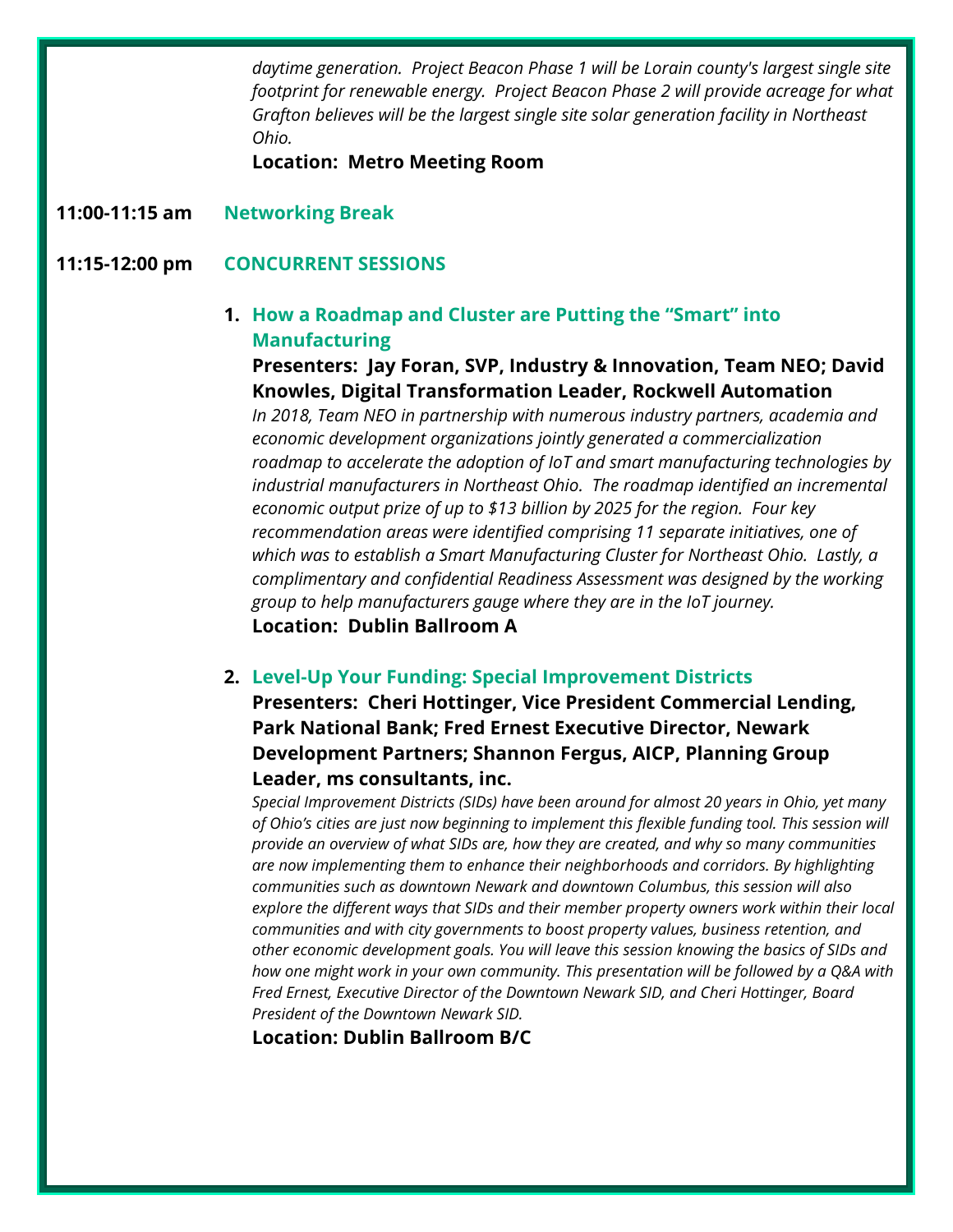**3. Community Leadership as Economic Catalyst: Two Projects Presenters: J. Caleb Bell, Bricker and Eckler LLP; Chris Lipson, City of Dayton; Frances Mennone, Project Sponsor; Dayton Arcade; Zach Woodruff, Whitehall Director of Development; Brian Cooper, Director, Baker Tilly**

*The Dayton Arcade Project and Dynamic Development Partnerships in the City of Whitehall --- would not have occurred without the community going the extra mile to facilitate redevelopment. The Dayton Arcade is a long-planned project utilizing a wide range of economic development tools, including New Markets and Historic Tax Credits, TIFs, and Port Authority assistance. The City of Whitehall initiative will result in the redevelopment of priority location parcels that have been previously occupied with significantly deteriorated housing stock. Their redevelopment has been a major community priority to increase commercial development and affordable housing opportunities.*

#### **Location: Meeting Room D**

#### **4. Overview of AMP, the Benefits of Public Power, the Creation of AMPs ED Strategic Plan and Program Launch**

**Presenters: Alexis Fitzsimmons, Director of Economic & Business Development, American Municipal Power, Inc.; Jolene Thompson Executive Vice President and OMEA Director; Corey Bentine Director of Key Accounts; Joel Mazur, City Manager, Napoleon, Ohio; Joe Price, Grafton Village Administrator**

*American Municipal Power (AMP) is a joint action organization that provides members with the benefits of scale and expertise in providing and managing energy services, while striving to be public power's leader in wholesale energy supply and value-added services. This session will cover the role and benefits of public power, AMP's economic development and key accounts programs, recent successes and trends impacting Ohio communities.* 

**Location: Metro Meeting Room**

- **12:00-12:30 pm Networking Break Location: Dublin Ballroom Foyer**
- **12:30-2:00 pm 2019 Annual Economic Development Awards Luncheon** *The Ohio Economic Development Association's annual excellence awards program recognizes the achievements individuals and organizations in Ohio in the areas of economic and workforce development. Join us as we recognize excellence statewide!*  **Location: Dublin Ballroom ABCD**
- **2:00-2:30 pm Networking Break Location: Dublin Ballroom Foyer**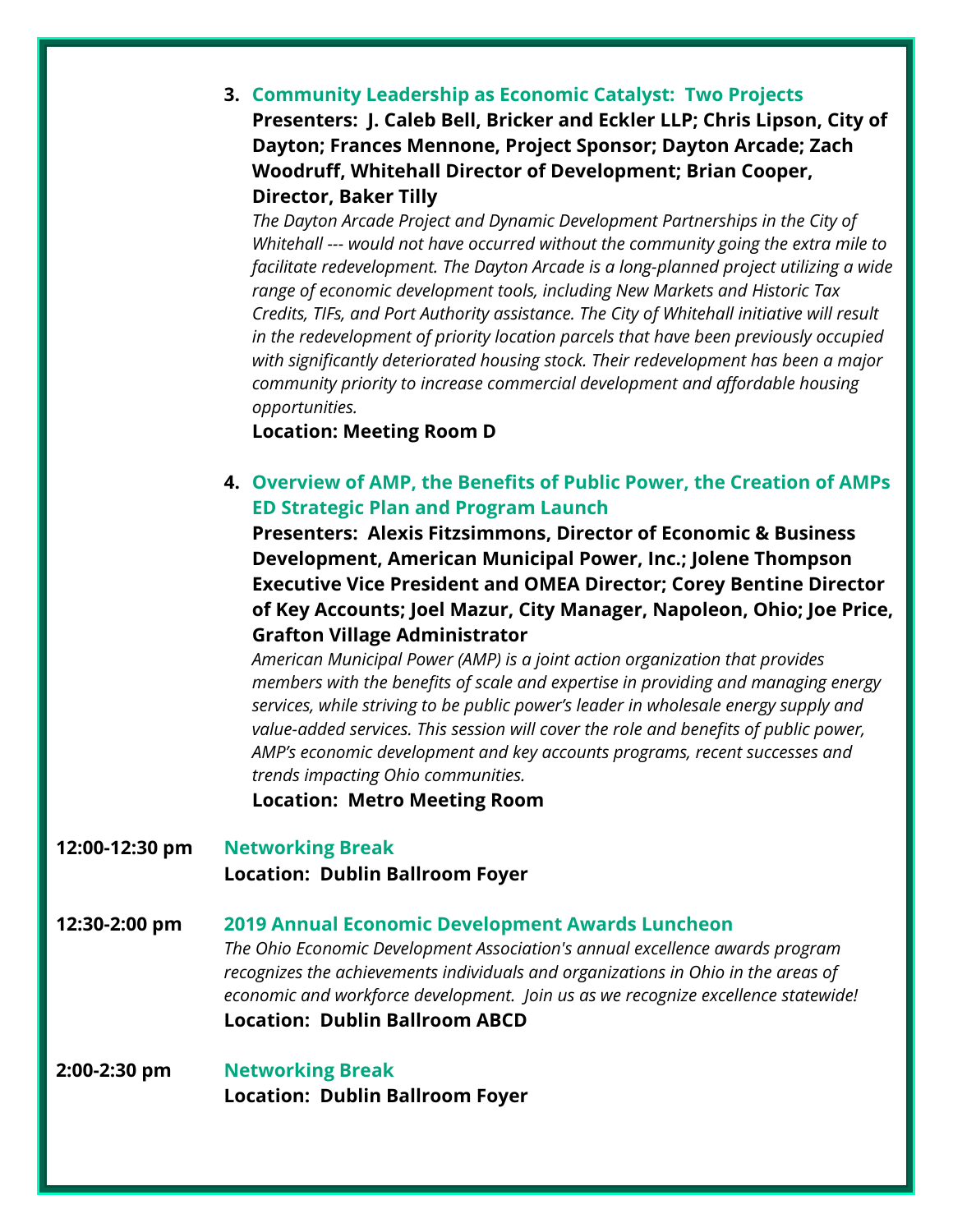#### **2:30-3:30 pm Connected Mobility: WorkLink, A Regional Case Study using Transportation as a Workforce Incentive for Employers**

**Presenters: Jennifer Ekey, Economic Development Director, City of Middletown; Jennifer Patterson, Assistant to the City Manager, City of Monroe; Doug Adkins, City Manager, City of Middletown; John Gardocki, Planning and Special Projects Manager, Butler County Regional Transit Authority**

*Worklink: A multi-track transportation solution that is affordable and convenient along the I-75 growth corridor to facilitate employer growth, workforce recruitment, and continued economic development was initiated in the fall of 2018. This joint effort between City of Middletown, City of Monroe, Atrium Medical Center, and Butler County Regional Transit Authority (BCRTA) is a unique method to connect job seekers within the region to available living wage jobs.* 

**Location: Dublin Ballroom ABCD**

#### **\*\*\*\*\*\*\*\*\*\*\*\*\*\*\*\*\*\*\*\*\*\*\*\*\*\*\*\*\*\*\*\*\*\*\*\*\*\*\*\*\*\*\*\*\*\*\*\*\*\*\*\*\*\*\*\***

## **Annual Summit Hotel Information**

The Embassy Suites Columbus Dublin will be the host site of the 2019 Ohio Economic Development Association Annual Summit. The Embassy Suites is located at 5100 Upper Metro Place, Dublin, OH 43017.

You may book your hotel room now for the 2019 Annual Summit! A limited number of rooms have been blocked for the nights of October 6, 7, & 8 at the discounted rate of \$134 per night for a standard room. The reservation deadline is September 15, 2019.

#### **You may make your reservation online directly at \_**

[https://embassysuites.hilton.com/en/es/groups/personalized/C/CMHESES-OED-](https://urldefense.proofpoint.com/v2/url?u=https-3A__embassysuites.hilton.com_en_es_groups_personalized_C_CMHESES-2DOED-2D20191006_index.jhtml-3FWT.mc-5Fid-3DPOG&d=DwMBAg&c=UBUNlEJYXKjGJoLCzYI9mwr9Xtww5319iRbAnU7MX80&r=VkxvhQFSZz34moSLSGz41HMS8N74nCDF6fAxyrN2HOI&m=jeUgk4c4SxpEjK_N-zPrQiRT__Gijzt1L8o2HrmLGc0&s=rmP2XySVcFSoeDdMKK2sNrnMrL_WP7GyS5N39vXP6Yw&e=)[20191006/index.jhtml?WT.mc\\_id=POG.](https://urldefense.proofpoint.com/v2/url?u=https-3A__embassysuites.hilton.com_en_es_groups_personalized_C_CMHESES-2DOED-2D20191006_index.jhtml-3FWT.mc-5Fid-3DPOG&d=DwMBAg&c=UBUNlEJYXKjGJoLCzYI9mwr9Xtww5319iRbAnU7MX80&r=VkxvhQFSZz34moSLSGz41HMS8N74nCDF6fAxyrN2HOI&m=jeUgk4c4SxpEjK_N-zPrQiRT__Gijzt1L8o2HrmLGc0&s=rmP2XySVcFSoeDdMKK2sNrnMrL_WP7GyS5N39vXP6Yw&e=) Or you may make your reservation by calling [800-220-](about:blank) [9219,](about:blank) using the code "OED" to receive the discount rate. Parking is complimentary onsite.